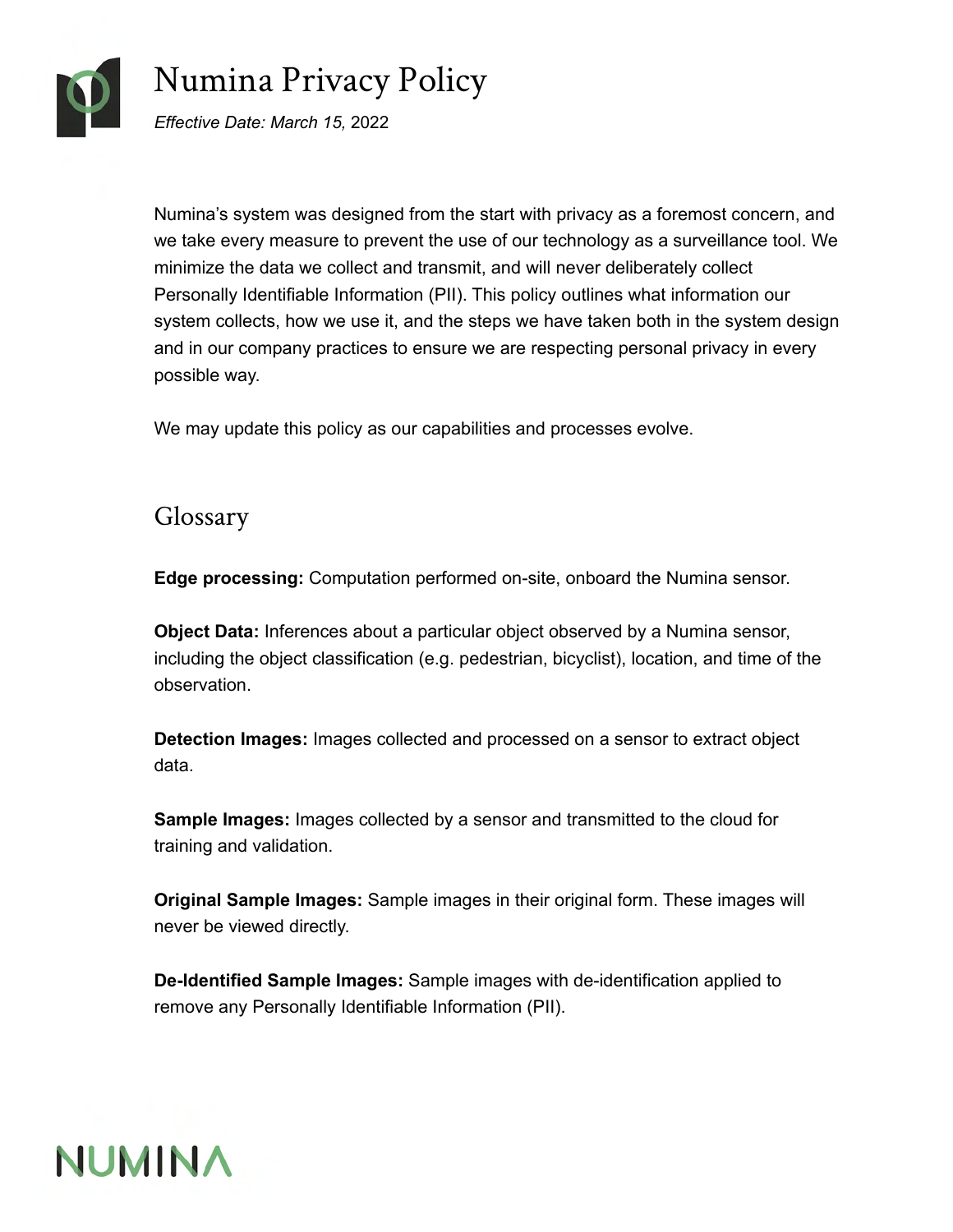

**Numina** Privacy Policy Effective March 15, 2022 Page 2 of 7

<span id="page-1-0"></span>**Personally Identifiable Information (PII):** Features of a person or vehicle that allow their identity to be extracted by a human or machine with a high level of confidence.

<span id="page-1-2"></span>**Dashboard:** The user interface hosted at [dashboard.numina.co](http://dashboard.numina.co) and any adjacent reporting tools in the form of web applications or delivered reports.

<span id="page-1-1"></span>**Background Image:** De-identified image of the landscape that a sensor is measuring, used in the Dashboard and reports to provide context for object data aggregation and aid in the interpretation of object tracks.

<span id="page-1-3"></span>**Calibration Mode:** Temporary period of increased image sampling and retention for quality assurance activities or algorithm re-training purposes.

<span id="page-1-4"></span>**API:** Application Programming Interface; Numina's API gives customers access to object data aggregates and insights for their own use.

## Information We Collect

Numina's sensors capture **[Detection Images](#page-0-0)** multiple times per second, and use **[edge processing](#page-0-1)** to extract **[object data](#page-0-2)** from the images in real-time. These images are not stored or sent to any other server, and the image is deleted from the sensor as soon as it has been processed. Object data extracted from the processed images are transmitted to the cloud and deleted immediately after transmission.

Sensors also collect **[Sample Images](#page-0-3)** for use in training and validation services. Once per hour, at a random time within each 1-hour interval, one of the Detection Images is transmitted to Numina's servers. This sample rate equates to approximately 0.003% of the total images collected and processed by the sensors. These images are used by Numina to evaluate how our models are performing and make adjustments to improve their accuracy.

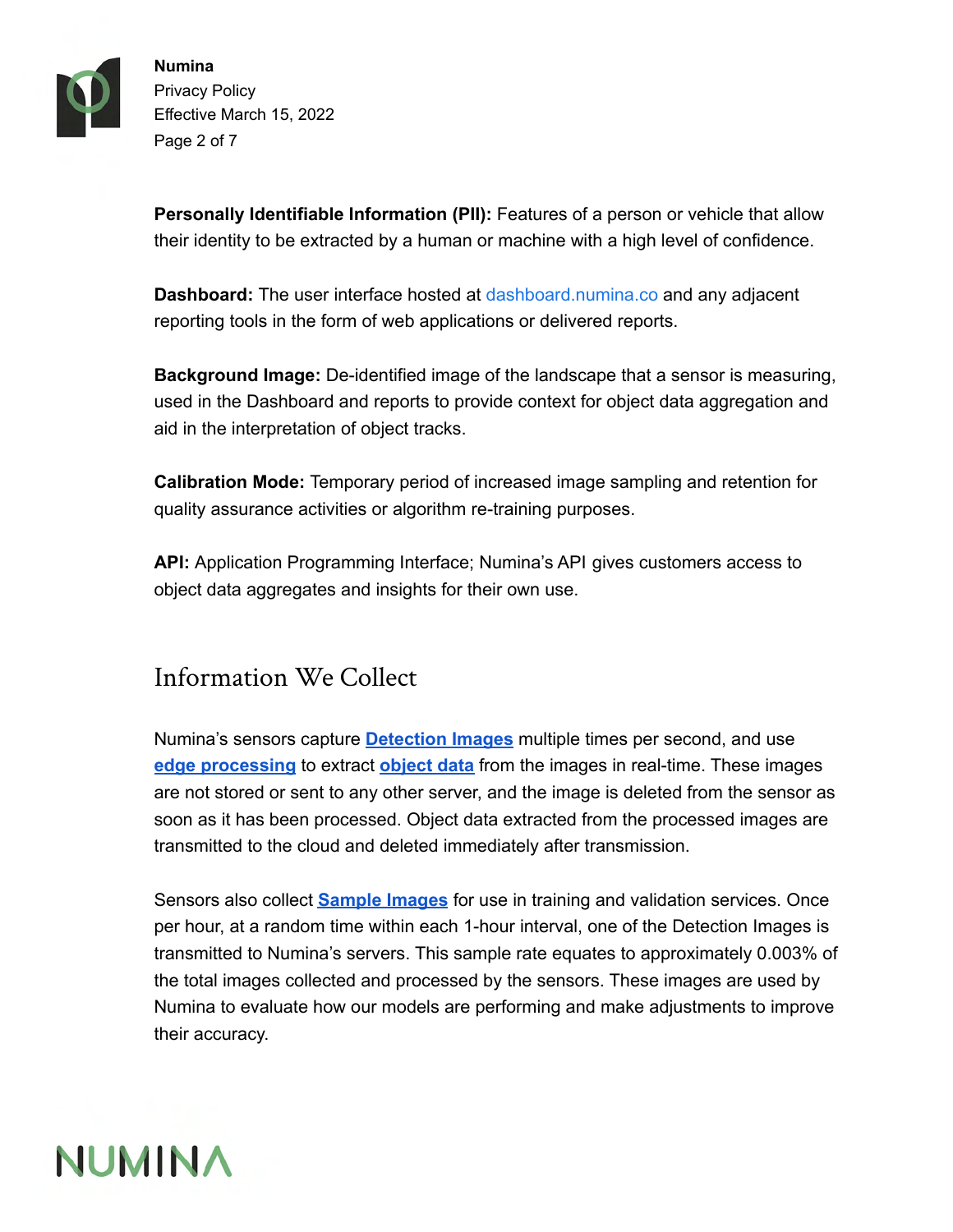

**Numina** Privacy Policy Effective March 15, 2022 Page 3 of 7

All Sample Images are low-resolution (less than 1 pixel per cm) and of low image quality, which means they typically reveal no **[Personally Identifiable Information](#page-1-0) [\(PII\)](#page-1-0)**. Out of additional precaution, all Sample Images are put through an image de-identification process that blurs the image to ensure that no PII is visible. The **[Original Sample Images](#page-0-4)** are never viewed directly or shared outside Numina. They may be stored and used by Numina for up to 30 days, and are deleted at the end of that period. The **[De-Identified Sample Images](#page-0-5)** are used for model evaluation and may be shared with customers or for demonstration purposes. They may be stored on Numina servers for up to 180 days beyond the original retention period, and, on rare occasion, some permanent retention may occur if the customer gives permission for the inclusion of images in reports and communications.

Finally, **[Background Images](#page-1-1)** are de-identified images used in the **[Dashboard](#page-1-2)** to provide context for object data aggregation and aid in the interpretation of object tracks. These images are carefully selected to minimize the number of objects visible and never contain PII. There is one Background Image for each sensor for each scene. The Background Image may be updated if the scene changes due to sensor positioning, seasons, or other context. Background images may be stored indefinitely.

#### Calibration Process

For the first two weeks of every deployment, the sensors are configured into a **[Calibration Mode](#page-1-3)**. While the sensor is in Calibration Mode, the standard data sampling and retention policies are modified. There is an increase in image sampling, with up to 5 random images sampled per hour (approximately 0.02% of the total images collected), and video collection (in the form of a sequence of images with an 8 frame-per-second sample rate) of up to 1 minute per hour (approximately 1.7% of the total images collected) sampled at a random time per hour. **Data collected while in Calibration Mode is not deleted.** This calibration data enables us to continually improve our machine learning algorithms, and is used as a ground truth for benchmarking accuracy of Numina algorithms and to create more accurate models which are periodically pushed out to all sensors. If desired for further performance

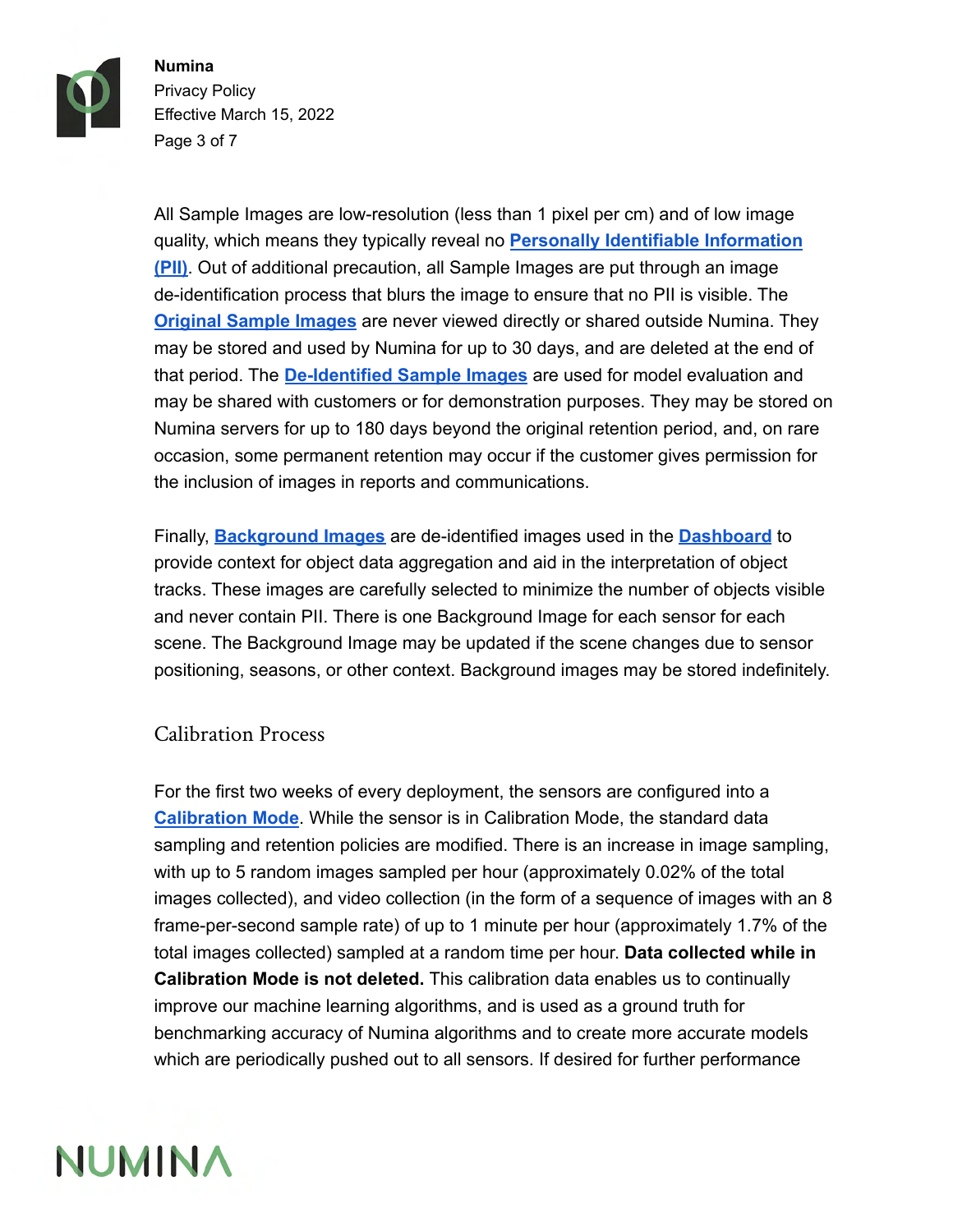

**Numina** Privacy Policy Effective March 15, 2022 Page 4 of 7

improvements, Calibration Mode may be extended or re-engaged later, only with explicit, advanced authorization from the customer. Customers may also opt out of Calibration Mode periods but must request such before sensor installation, in order to avoid the default calibration settings.

# How We Protect The Information

### Data transmission and storage

Numina's sensors encrypt all communication with TLS1.2 using industry standard AES-256 encryption. Only authorized devices can communicate with sensors. This requirement removes pathways for data interception or sensor access by unauthorized third parties. All of our data is stored in Amazon Web Services (AWS), and access is restricted to current Numina employees and contractors using AWS best practices for identity and access management.

#### Image De-identification

By design, our sample images are low-resolution (less than 1 pixel per cm) and of low image quality, which means that even Original Sample Images typically reveal no PII. Additionally, images go through a process of **image de-identification** before they are viewed internally or made available to any service or agent, which minimizes the chance of any PII being revealed. Currently, our image de-identification consists of blurring the full image, with a higher level of blurring on detected objects. Image de-identification is an active area of research at Numina and will continuously improve as we develop more robust techniques.

GDPR and Country-Specific Compliance

All of our data is stored in Amazon Web Services, which has servers around the world. Original Sample Images, including those collected while in Calibration Mode, are

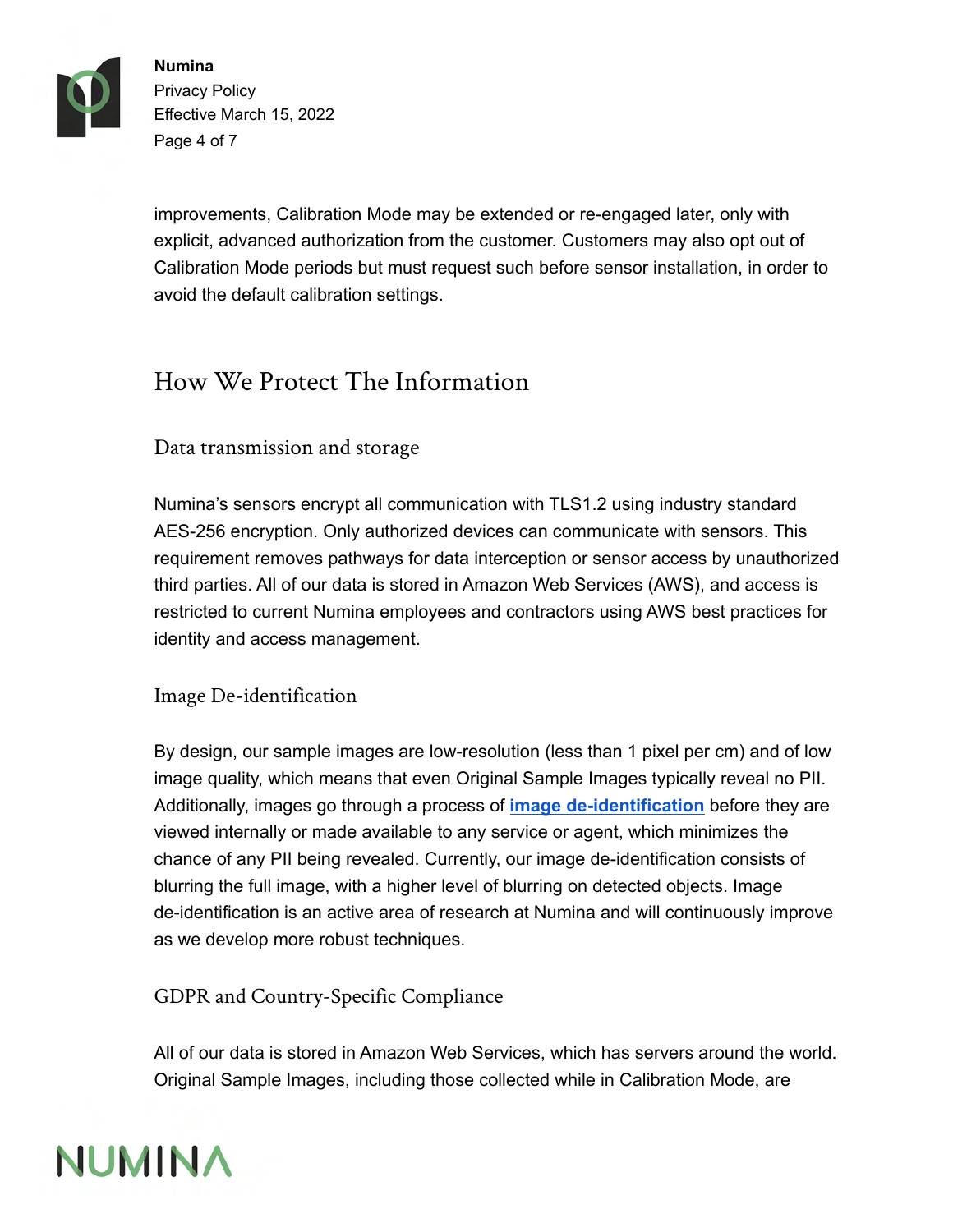

**Numina** Privacy Policy Effective March 15, 2022 Page 5 of 7

stored on servers in the appropriate region and will never be moved between regions for processing or storage. For example, all data collected in the European Union is stored and processed only on servers in the EU.

### Data Sharing

De-identified Sample Images may be shared in a limited fashion with our customers and partners. For example, we may share example De-identified Sample Images to help our customers understand Numina functionality, but we will never provide a full set of images collected. For data annotation purposes, we may also share de-identified images with authorized contractors. Numina never shares the Original Sample Images and never sells any images collected from sensors.

## How We Use The Information

#### Object Data

We use the Object Data collected by our sensors to deliver aggregate statistics and insights to our customers. For example, customers can access historical object counts and location-based activity heatmaps for their sensors from ou**r** web Dashboard or through our **[API](#page-1-4)**, via a secure login with end-to-end encryption. We may also prepare and deliver custom reports for our customers with more specific analysis and insights. Our engineers also use Object Data for research and development purposes — for example, to glean new insights about object behaviors (e.g. "dwell time").

### Sample Images

**[Sample Images](#page-0-3)** are used for performance evaluation and improvement. After de-identification, they are put through an annotation process, in which authorized agents label objects and activities that they observe in the sample images. This information is important for validating our system performance (quality assurance) and

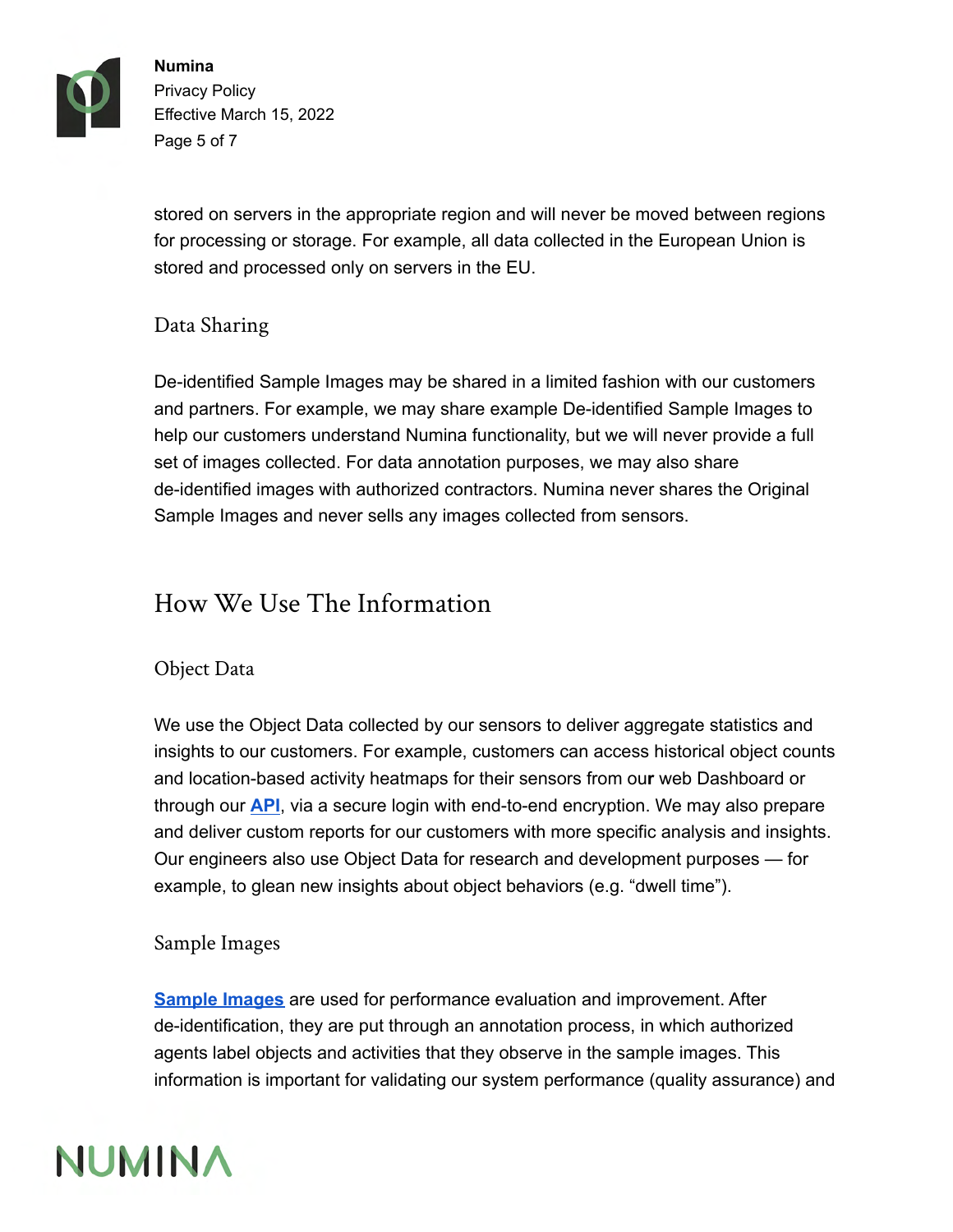

**Numina** Privacy Policy Effective March 15, 2022 Page 6 of 7

providing the data needed to improve and extend our system's capabilities. For example, to train the computer vision algorithms on our sensors to recognize a new class of objects, we must first create a set of training images of that object from Sample Images. The De-Identified Sample Images are available to Numina employees with a secure login that is only issued after they receive specific training in handling potential **PII**. The Original Sample Images are only accessed programmatically and never viewed by people.

## Summary of Data Policies

See the following page for a table summarizing the policies detailed above.

## Contact Us

If you have any questions about this policy, please email us at [inquiries@numina.co.](mailto:inquiries@numina.co)